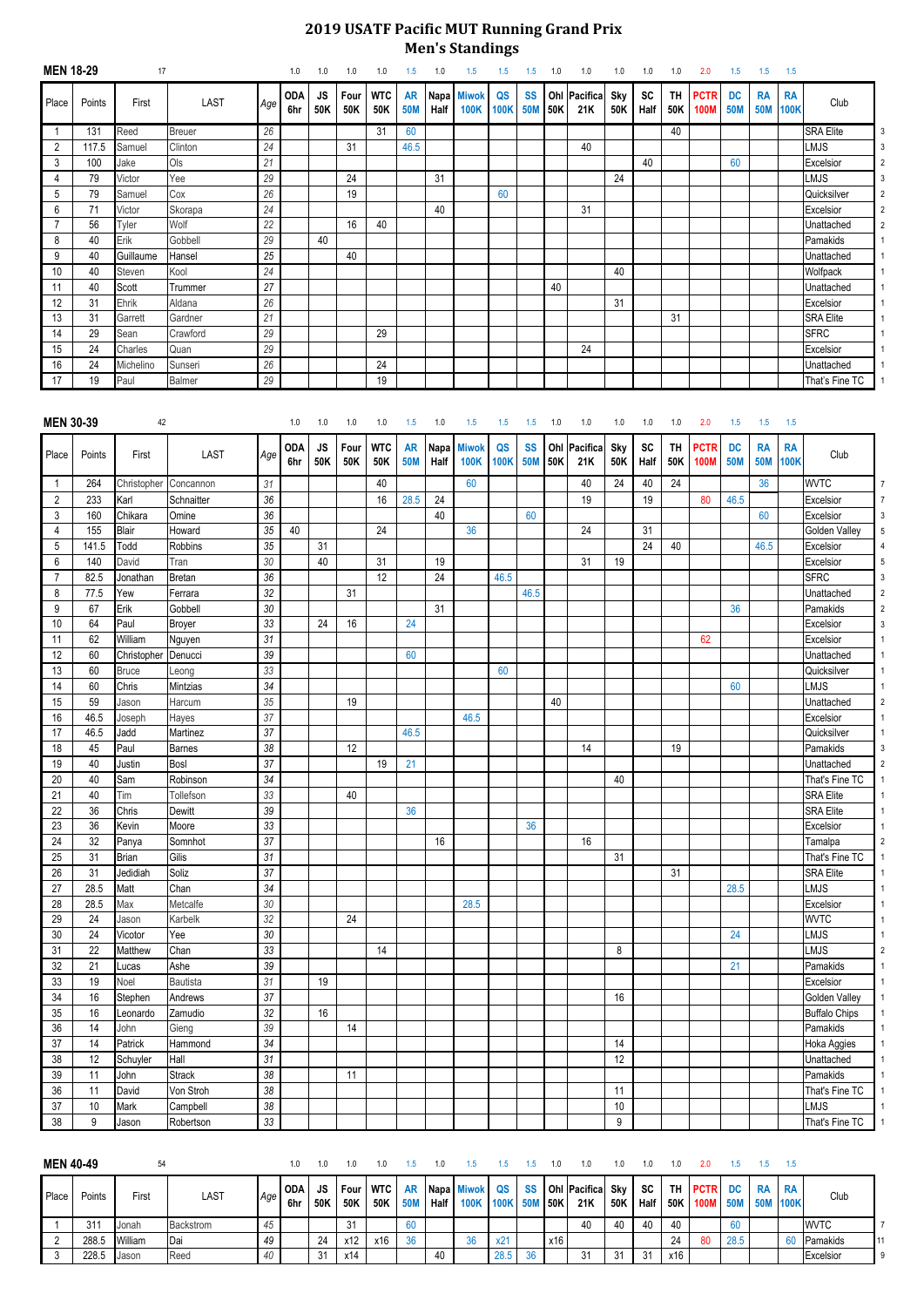## **2019 USATF Pacific MUT Running Grand Prix Men's Standings**

|                |        |              |                    |        |    |    |                  | 24             |      |    |      |      |      |                  |    |    |    |    |    |      |      | Quicksilver          |                |
|----------------|--------|--------------|--------------------|--------|----|----|------------------|----------------|------|----|------|------|------|------------------|----|----|----|----|----|------|------|----------------------|----------------|
| 4              | 153.5  | Loren        | Lewis              | 46     |    |    |                  |                |      |    |      |      | 46.5 |                  |    | 24 | 24 | 14 |    | 21   |      |                      | 6              |
| 5              | 148    | Josam        | Mulinyawe          | 41     |    | 14 | 10               |                |      |    | 21   | 16   | 24   |                  |    |    | 16 | 11 |    |      | 60   | Pamakids             |                |
| $6\phantom{1}$ | 137.5  | Oscar        | Osorio             | 42     |    |    |                  |                |      | 16 |      |      |      |                  | 19 | 14 |    |    |    | 18   | 46.5 | Pamakids             | 6              |
| $\overline{7}$ | 112.5  | Chris        | Jones              | 47     |    |    |                  |                |      | 24 | 24   | 18   |      |                  |    |    |    |    |    |      |      | 46.5 Pamakids        |                |
| 8              | 101.5  | Jack         | Hsueh              | 43     |    |    |                  |                |      |    | 46.5 |      |      | 19               |    |    |    |    |    | 36   |      | Pamakids             |                |
| 9              | 100    | Enrique      | Rodriguez          | 44     | 24 | 16 |                  |                |      |    |      |      | 60   |                  |    |    |    |    |    |      |      | Pamakids             |                |
| 10             | 100    | Eric         | Aldrich            | 40     |    |    |                  | 40             |      |    | 60   |      |      |                  |    |    |    |    |    |      |      | Santa Cruz TC        |                |
| 11             | 98     | John         | Gieng              | $40\,$ |    |    |                  |                |      | 31 |      | 24   |      |                  |    |    |    | 19 |    | 24   |      | Pamakids             |                |
| 12             | 86     | Nakia        | Baird              | 43     |    | 19 |                  | 10             | 28.5 |    |      |      | 28.5 |                  |    |    |    |    |    |      |      | Excelsior            |                |
| 13             | 82     | Samuel       | Louie              | 48     |    | 9  |                  |                | 12   |    |      |      |      |                  |    | 11 | 14 |    |    |      | 36   | Excelsior            |                |
| 14             | 80     | Eduardo      | Vazquez            | 46     | 40 | 40 |                  |                |      |    |      |      |      |                  |    |    |    |    |    |      |      | Tamalpa              |                |
| 15             | 65.5   | Anil         | Rao                | 43     |    |    |                  |                | 21   |    | 18   | 10.5 |      |                  |    | 16 |    |    |    |      |      | <b>Stevens Creek</b> |                |
| 16             | 62     | Jesse        | Jimenez            | 46     |    |    |                  |                |      |    |      |      |      |                  |    |    |    |    | 62 |      |      | Pamakids             |                |
| 17             | 60     | Beau         | Van Zante          | 40     |    |    |                  |                |      |    |      | 60   |      |                  |    |    |    |    |    |      |      | Quicksilver          |                |
| 18             | 55     | Behnam       | Kamrani            | 44     |    |    |                  | 31             |      |    |      |      |      | 24               |    |    |    |    |    |      |      | Excelsior            |                |
| 19             | 47     | Freddy       | Fernandez Sandoval | 42     |    | 12 |                  |                |      | 19 |      |      |      |                  | 16 |    |    |    |    |      |      | Pamakids             |                |
| 20             | 46.5   | Jacob        | Dinardi            | 42     |    |    |                  |                |      |    |      |      |      |                  |    |    |    |    |    | 46.5 |      | Tamalpa              |                |
| 21             | 46.5   | Andrew       | Ewing              | 41     |    |    |                  |                | 46.5 |    |      |      |      |                  |    |    |    |    |    |      |      | Pamakids             |                |
| 22             | 46.5   | Matt         | Ward               | 41     |    |    |                  |                |      |    |      | 46.5 |      |                  |    |    |    |    |    |      |      | Pamakids             |                |
| 23             | 45     | Itao         | Tsai               | 47     |    |    |                  |                |      |    |      | 12   |      | 14               |    | 19 |    |    |    |      |      | Pamakids             |                |
| 24             | 43.5   | Tony         | Nguyen             | 45     |    | 10 |                  | $\sqrt{5}$     |      |    |      |      |      |                  |    |    |    |    |    |      | 28.5 | Pamakids             |                |
| 25             | 40     | John         | Burton             | 46     |    |    |                  |                |      |    |      |      |      | 40               |    |    |    |    |    |      |      | Quicksilver          |                |
| 26             | 40     | Lon          | Freeman            | 44     |    |    |                  |                |      |    |      |      |      |                  |    |    |    | 40 |    |      |      | Tamalpa              |                |
| 27             | 40     | Chris        | McGovern           | 45     |    |    | 40               |                |      |    |      |      |      |                  |    |    |    |    |    |      |      | Unattached           |                |
| 28             | 39.5   | Philip       | Dangler            | 42     |    |    |                  |                |      | 14 |      |      |      |                  |    | 12 |    |    |    | 13.5 |      | <b>LMJS</b>          | 3              |
| 29             | 36     | Luciano      | Piccoli            | 43     |    |    |                  | 12             | 24   |    |      |      |      |                  |    |    |    |    |    |      |      | Quicksilver          |                |
| 30             | 36     | Rob          | Spinosa            | 48     |    |    |                  |                |      |    |      | 36   |      |                  |    |    |    |    |    |      |      | Tamalpa              |                |
| 31             | 32.5   | Javier       | Lopez              | 44     |    |    | 16               |                |      |    |      | 16.5 |      |                  |    |    |    |    |    |      |      | Tamalpa              |                |
| 32             | 31     | Bipul        | Talukdar           | 44     | 31 |    |                  |                |      |    |      |      |      |                  |    |    |    |    |    |      |      | Unattached           |                |
| 33             | 31     | Stuart       | Taylor             | $44$   |    |    |                  |                |      |    |      |      |      | 31               |    |    |    |    |    |      |      | Quicksilver          |                |
| 34             | $30\,$ | Ed           | Liu                | 49     |    |    | $\boldsymbol{9}$ |                |      |    |      |      | 21   |                  |    |    |    |    |    |      |      | Pamakids             | $\overline{2}$ |
| $35\,$         | 29     | Charles      | Lim                | $41$   |    |    |                  |                |      |    |      |      |      |                  | 14 |    |    |    |    | 15   |      | Pamakids             |                |
| 36             | 28.5   | Crispin      | Flowerday          | $40\,$ |    |    |                  |                |      |    | 28.5 |      |      |                  |    |    |    |    |    |      |      | Excelsior            |                |
| 37             | 27.5   | Alvin        | Lubrino            | 47     |    | 11 |                  |                |      |    |      |      |      |                  |    |    |    |    |    | 16.5 |      | Pamakids             | 2              |
| 38             | 24     | Michael      | <b>Beckwith</b>    | 47     |    |    | 8                | $6\phantom{.}$ |      |    |      |      |      | 10               |    |    |    |    |    |      |      | Unattached           | 3              |
| 39             | 24     | Scott        | Dunlap             | 49     |    |    | 24               |                |      |    |      |      |      |                  |    |    |    |    |    |      |      | Unattached           |                |
| 40             | 24     | Rex          | Winterbottom       | $44\,$ |    |    |                  |                |      |    |      |      |      |                  | 24 |    |    |    |    |      |      | Excelsior            |                |
| 41             | 22     | Israel       | Ramirez            | 44     |    |    | 11               | 11             |      |    |      |      |      |                  |    |    |    |    |    |      |      | Pamakids             |                |
| 42             | 19     | Alexander    | Stroup             | 44     |    |    |                  | 8              |      |    |      |      |      | 11               |    |    |    |    |    |      |      | Unattached           | 2              |
| 43             | 19     | Charles      | Mullane            | 49     |    |    | 19               |                |      |    |      |      |      |                  |    |    |    |    |    |      |      | <b>WVTC</b>          |                |
| 44             | 19     | Markelle     | Taylor             | 46     |    |    |                  |                |      |    |      |      |      |                  |    |    | 19 |    |    |      |      | Tamalpa              |                |
| 45             | 16.5   | Sam          | Fiandaca           | 47     |    |    |                  |                |      |    | 16.5 |      |      |                  |    |    |    |    |    |      |      | Excelsior            |                |
| 46             | 16.5   | Robert       | Vazquez            | 48     |    |    |                  |                | 16.5 |    |      |      |      |                  |    |    |    |    |    |      |      | <b>LMJS</b>          |                |
| 47             | 16     | Karel        | Baloun             | 47     |    |    |                  | $\overline{7}$ |      |    |      |      |      | $\boldsymbol{9}$ |    |    |    |    |    |      |      | Unattached           |                |
| 48             | 16     | Dennis       | Mui                | 40     |    |    |                  | 16             |      |    |      |      |      |                  |    |    |    |    |    |      |      | Unattached           |                |
| 49             | 15     | Elton        | Grau               | 42     |    |    |                  |                | 15   |    |      |      |      |                  |    |    |    |    |    |      |      | Unattached           |                |
| 50             | 14     | Dario        | Zea                | 43     |    |    |                  | 14             |      |    |      |      |      |                  |    |    |    |    |    |      |      | Excelsior            |                |
| 51             | 13.5   | Kent         | Dozier             | 43     |    |    |                  |                |      |    |      | 13.5 |      |                  |    |    |    |    |    |      |      | Pamakids             |                |
| 52             | 12     | Sergio       | Higareda           | 45     |    |    |                  |                |      |    |      |      |      |                  |    |    |    | 12 |    |      |      | Tamalpa              |                |
| 53             | 12     | <b>Brian</b> | Purcell            | 47     |    |    |                  |                |      |    |      |      |      | 12               |    |    |    |    |    |      |      | Excelsior            |                |
| 54             | 9      | <b>Brian</b> | Marks              | 42     |    |    |                  | 9              |      |    |      |      |      |                  |    |    |    |    |    |      |      | <b>Buffalo Chips</b> |                |
|                |        |              |                    |        |    |    |                  |                |      |    |      |      |      |                  |    |    |    |    |    |      |      |                      |                |

| <b>MEN 50-59</b> |        | 50       |             |     | 1.0               | 1.0              | 1.0         | 1.0               | 1.5                     | 1.0          | 1.5                         | 1.5               | 1.5                     | 1.0        | 1.0             | 1.0               | 1.0               | 1.0              | 2.0                        | 1.5                     | 1.5                     | 1.5                      |                      |
|------------------|--------|----------|-------------|-----|-------------------|------------------|-------------|-------------------|-------------------------|--------------|-----------------------------|-------------------|-------------------------|------------|-----------------|-------------------|-------------------|------------------|----------------------------|-------------------------|-------------------------|--------------------------|----------------------|
| Place            | Points | First    | <b>LAST</b> | Age | <b>ODA</b><br>6hr | <b>JS</b><br>50K | Four<br>50K | <b>WTC</b><br>50K | <b>AR</b><br><b>50M</b> | Napa<br>Half | <b>Miwok</b><br><b>100K</b> | QS<br><b>100K</b> | <b>SS</b><br><b>50M</b> | Ohl<br>50K | Pacifica<br>21K | <b>Sky</b><br>50K | <b>SC</b><br>Half | <b>TH</b><br>50K | <b>PCTR</b><br><b>100M</b> | <b>DC</b><br><b>50M</b> | <b>RA</b><br><b>50M</b> | <b>RA</b><br><b>100K</b> | Club                 |
|                  | 291    | Jean     | Pommier     | 54  | 40                |                  |             |                   |                         | 31           | 60                          | 60                |                         | 40         |                 |                   |                   |                  |                            |                         | 60                      |                          | Quicksilver          |
| $\overline{c}$   | 256.5  | Charles  | Blakeney    | 56  |                   |                  |             |                   |                         |              |                             | 46.5              | 36                      |            |                 | 16                |                   |                  | 62                         | 36                      |                         | 60                       | Quicksilver          |
| 3                | 206    | Jerry    | Flanagan    | 53  |                   |                  |             |                   |                         | 24           | 36                          |                   |                         |            | 31              |                   | 31                |                  | 48                         |                         | 36                      |                          | Pamakids             |
| 4                | 201    | Shiran   | Kochavi     | 50  |                   | 40               | x16         | x16               |                         |              | 28.5                        |                   |                         | 24         |                 | 19                |                   | 19               |                            | 24                      | 46.5                    |                          | Quicksilver          |
| 5                | 188.5  | Mark     | Tanaka      | 52  |                   |                  |             |                   |                         |              |                             |                   |                         | 31         |                 | 31                |                   |                  | 80                         | 46.5                    |                         |                          | Excelsior            |
| 6                | 120    | Cliff    | Lentz       | 54  |                   |                  | 40          |                   |                         |              |                             |                   |                         |            |                 |                   | 40                | 40               |                            |                         |                         |                          | Excelsior            |
|                  | 104    | Edmundo  | Vitocruz    | 52  |                   |                  | 12          | x5                |                         | 12           |                             |                   |                         | 14         | 16              | 12                | х9                | 14               |                            |                         | 24                      |                          | <b>LMJS</b>          |
| 8                | 91     | Chris    | Knorzer     | 50  |                   |                  |             | 31                | 60                      |              |                             |                   |                         |            |                 |                   |                   |                  |                            |                         |                         |                          | <b>SRA Elite</b>     |
| 9                | 80     | Keith    | Lubliner    | 57  |                   |                  | 14          |                   |                         |              |                             |                   |                         | 19         |                 |                   | 10                | 16               |                            | 21                      |                         |                          | Quicksilver          |
| 10               | 77.5   | Phil     | Sanderson   | 51  |                   |                  |             |                   |                         |              | 46.5                        |                   |                         |            |                 |                   |                   | 31               |                            |                         |                         |                          | Tamalpa              |
| 11               | 70.5   | Ray      | Sanchez     | 52  |                   |                  |             | 24                | 46.5                    |              |                             |                   |                         |            |                 |                   |                   |                  |                            |                         |                         |                          | <b>Buffalo Chips</b> |
| 12               | 64     | Randall  | Conner      | 50  |                   |                  |             |                   |                         |              |                             |                   |                         |            | 40              |                   | 24                |                  |                            |                         |                         |                          | Pamakids             |
| 13               | 62     | Eddie    | Schmidt     | 54  | 31                |                  | 31          |                   |                         |              |                             |                   |                         |            |                 |                   |                   |                  |                            |                         |                         |                          | <b>Buffalo Chips</b> |
| 14               | 60     | Ron      | Gutierrez   | 52  |                   |                  |             |                   |                         |              |                             |                   |                         |            |                 |                   |                   |                  |                            | 60                      |                         |                          | Excelsior            |
| 15               | 60     | Mike     | Kreaden     | 56  |                   |                  |             |                   |                         |              |                             |                   | 60                      |            |                 |                   |                   |                  |                            |                         |                         |                          | <b>Stevens Creek</b> |
| 16               | 59.5   | Robert   | Mersereau   | 59  |                   | 19               |             |                   |                         |              |                             |                   |                         |            | 12              |                   |                   |                  |                            |                         | 28.5                    |                          | Pamakids             |
| 17               | 57     | John R   | Mintz       | 52  |                   |                  | 19          |                   |                         | 19           |                             |                   |                         |            |                 |                   | 19                |                  |                            |                         |                         |                          | <b>WVJS</b>          |
| 18               | 56     | Yasushi  | Saito       | 52  |                   |                  |             |                   |                         |              |                             |                   |                         |            |                 | 40                | 16                |                  |                            |                         |                         |                          | Excelsior            |
| 19               | 48     | Joselito | San Gabriel | 50  | 24                | 24               |             |                   |                         |              |                             |                   |                         |            |                 |                   |                   |                  |                            |                         |                         |                          | Pamakids             |
| 20               | 46.5   | Andy     | Pasternak   | 51  |                   |                  |             |                   |                         |              |                             |                   | 46.5                    |            |                 |                   |                   |                  |                            |                         |                         |                          | Excelsior            |